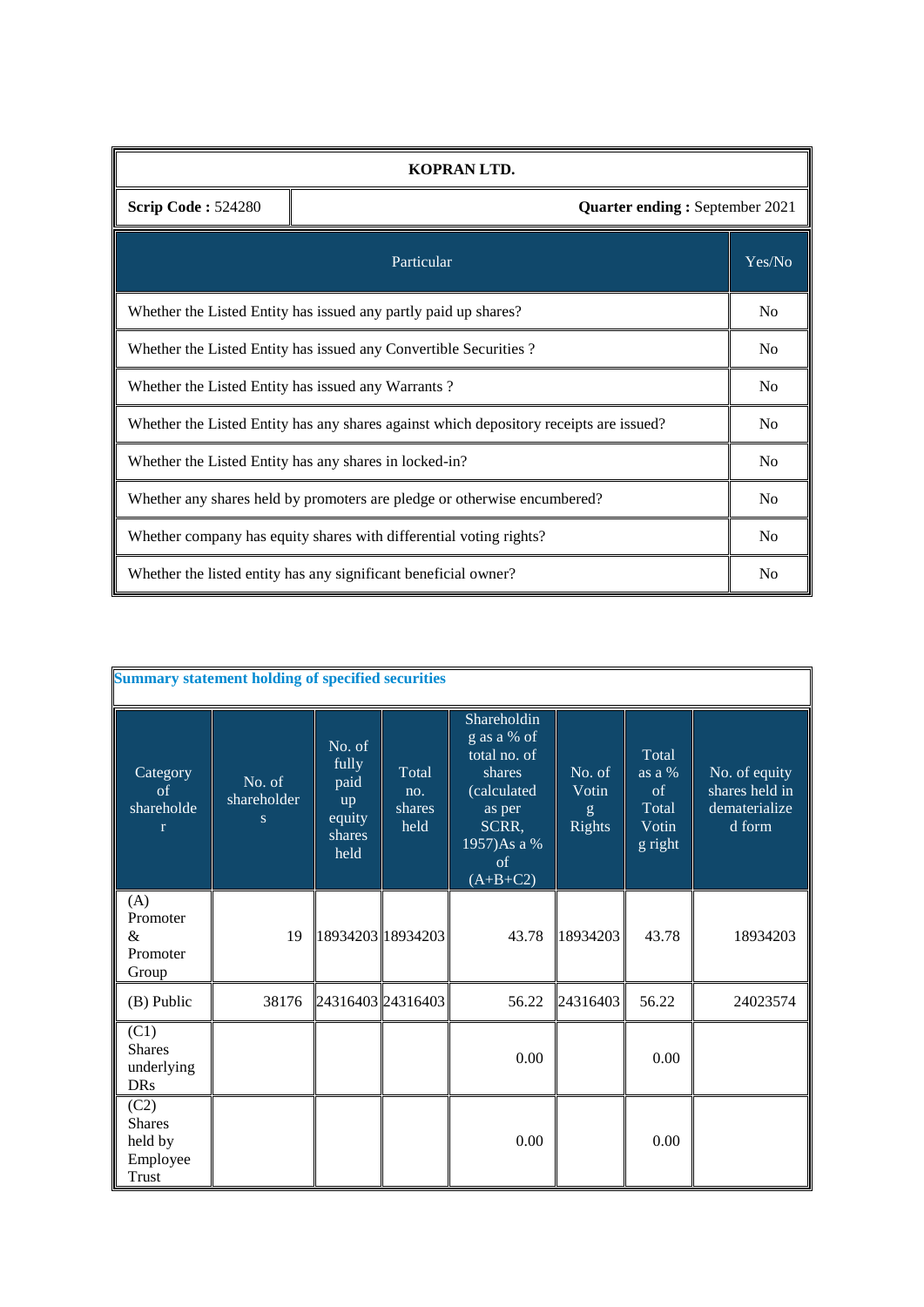| $(C)$ Non<br>Promoter-<br>Non Public |                         | 0.00   |          | 0.00   |          |
|--------------------------------------|-------------------------|--------|----------|--------|----------|
| Grand<br>Total                       | 38195 43250606 43250606 | 100.00 | 43250606 | 100.00 | 42957777 |

**Note:**C=C1+C2 Grand Total=A+B+C

| Statement showing shareholding pattern of the Promoter and Promoter Group |                         |                                                  |                           |                                                                                                                 |                                                                 |  |  |  |
|---------------------------------------------------------------------------|-------------------------|--------------------------------------------------|---------------------------|-----------------------------------------------------------------------------------------------------------------|-----------------------------------------------------------------|--|--|--|
| Category of<br>shareholder                                                | Nos. of<br>shareholders | No. of fully<br>paid up<br>equity<br>shares held | Total nos.<br>shares held | Shareholding<br>as a % of total<br>no. of shares<br>(calculated as<br>per SCRR,<br>1957)As a %<br>of $(A+B+C2)$ | Number of<br>equity shares<br>held in<br>dematerialized<br>form |  |  |  |
| A1) Indian                                                                |                         |                                                  |                           | 0.00                                                                                                            |                                                                 |  |  |  |
| <b>Individuals/Hindu</b><br>undivided Family                              | 12                      | 54,81,410                                        | 54,81,410                 | 12.67                                                                                                           | 54,81,410                                                       |  |  |  |
| Rajendra Somani                                                           | $\mathbf{1}$            | 23,24,250                                        | 23,24,250                 | 5.37                                                                                                            | 23,24,250                                                       |  |  |  |
| Susheel Somani                                                            | $\mathbf{1}$            | 8,71,900                                         | 8,71,900                  | 2.02                                                                                                            | 8,71,900                                                        |  |  |  |
| Hridai Shusheel<br>Somani                                                 | $\mathbf{1}$            | 1,16,900                                         | 1,16,900                  | 0.27                                                                                                            | 1,16,900                                                        |  |  |  |
| Mridula Somani                                                            | $\mathbf{1}$            | 2,28,900                                         | 2,28,900                  | 0.53                                                                                                            | 2,28,900                                                        |  |  |  |
| Surendra Somani                                                           | $\mathbf{1}$            | 5,03,075                                         | 5,03,075                  | 1.16                                                                                                            | 5,03,075                                                        |  |  |  |
| Jaya Somani                                                               | 1                       | 2,58,500                                         | 2,58,500                  | 0.60                                                                                                            | 2,58,500                                                        |  |  |  |
| Adarsh Somani                                                             | $\mathbf{1}$            | 1,81,250                                         | 1,81,250                  | 0.42                                                                                                            | 1,81,250                                                        |  |  |  |
| Suhrid Somani                                                             | 1                       | 93,300                                           | 93,300                    | 0.22                                                                                                            | 93,300                                                          |  |  |  |
| Vandana Somani                                                            | 1                       | 3,25,200                                         | 3,25,200                  | 0.75                                                                                                            | 3,25,200                                                        |  |  |  |
| Somani Kumkum                                                             | $\mathbf{1}$            | 35,635                                           | 35,635                    | 0.08                                                                                                            | 35,635                                                          |  |  |  |
| Varun Somani                                                              | 1                       | 2,72,500                                         | 2,72,500                  | 0.63                                                                                                            | 2,72,500                                                        |  |  |  |
| Nupur Somani                                                              | $\mathbf{1}$            | 2,70,000                                         | 2,70,000                  | 0.62                                                                                                            | 2,70,000                                                        |  |  |  |
| <b>Any Other</b><br>(specify)                                             | $\tau$                  | 1,34,52,793                                      | 1,34,52,793               | 31.10                                                                                                           | 1,34,52,793                                                     |  |  |  |
| Debonair<br>Publication Pvt.<br>Ltd.                                      | $\mathbf{1}$            | 1,000                                            | 1,000                     | 0.00                                                                                                            | 1,000                                                           |  |  |  |
| G.Claridge &<br>Company Limited                                           | $\mathbf{1}$            | 3,42,500                                         | 3,42,500                  | 0.79                                                                                                            | 3,42,500                                                        |  |  |  |
| <b>Oricon Enterprises</b><br>Ltd.                                         | $\mathbf{1}$            | 60,17,183                                        | 60,17,183                 | 13.91                                                                                                           | 60,17,183                                                       |  |  |  |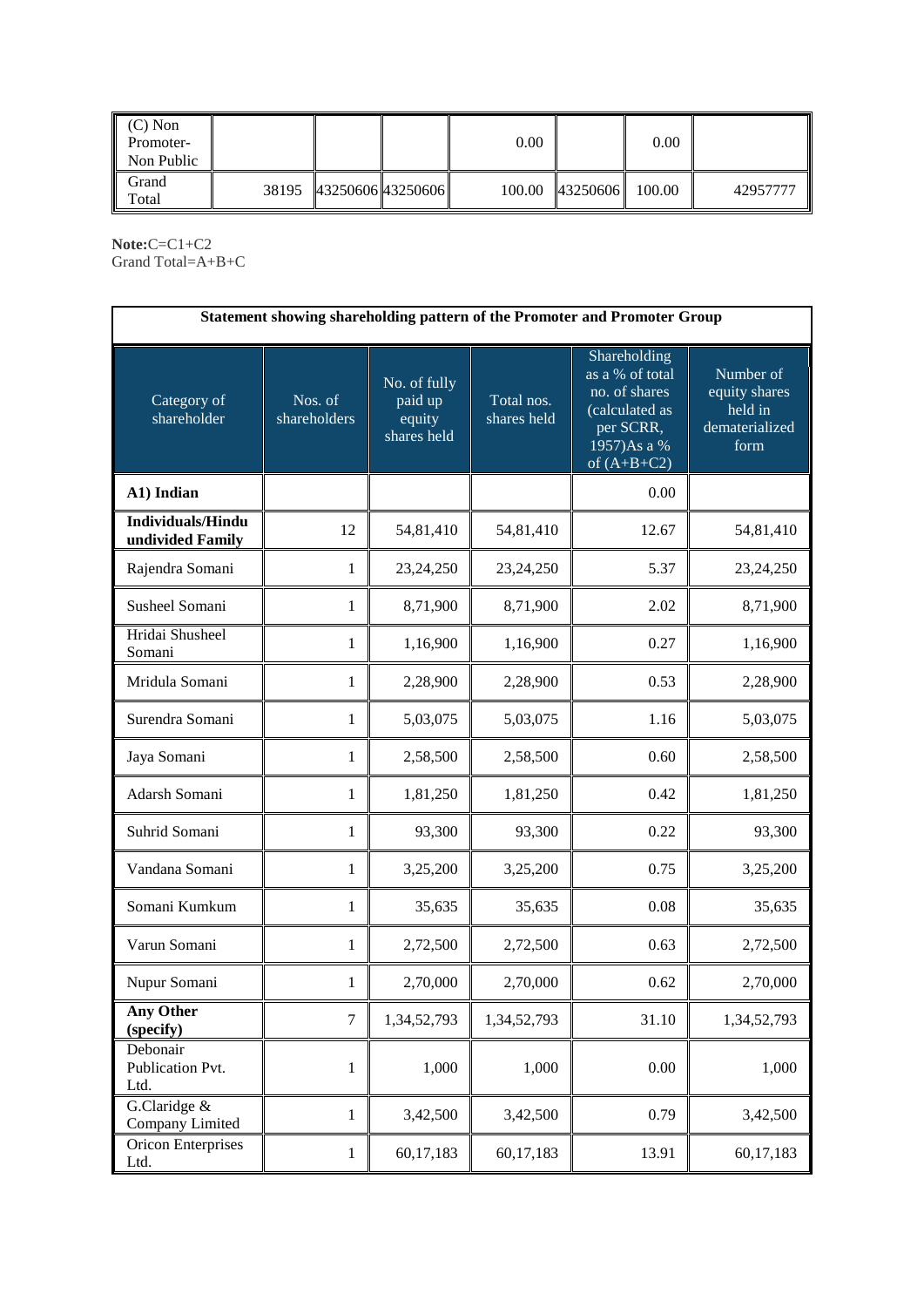| Parijat Shipping<br>and Finale Ltd. |    | 3,85,209    | 3,85,209    | 0.89  | 3,85,209    |
|-------------------------------------|----|-------------|-------------|-------|-------------|
| Kopran Lifestyle<br>Ltd             |    | 3,950       | 3,950       | 0.01  | 3,950       |
| Sarvamangal<br>Mercantile Co.Ltd.   |    | 29,02,951   | 29,02,951   | 6.71  | 29,02,951   |
| Panorama Finvest<br>Pvt.Ltd.        |    | 38,00,000   | 38,00,000   | 8.79  | 38,00,000   |
| <b>Sub Total A1</b>                 | 19 | 1,89,34,203 | 1,89,34,203 | 43.78 | 1,89,34,203 |
| A2) Foreign                         |    |             |             | 0.00  |             |
| $A = A1 + A2$                       | 19 | 1,89,34,203 | 1,89,34,203 | 43.78 | 1,89,34,203 |

| Statement showing shareholding pattern of the Public shareholder                                    |                           |                                                           |                                |                                                                                          |                                   |                                                       |                                                                                     |
|-----------------------------------------------------------------------------------------------------|---------------------------|-----------------------------------------------------------|--------------------------------|------------------------------------------------------------------------------------------|-----------------------------------|-------------------------------------------------------|-------------------------------------------------------------------------------------|
| Category &<br>Name of the<br>Shareholders                                                           | No. of<br>sharehold<br>er | No. of<br>fully<br>paid<br>up<br>equity<br>shares<br>held | Total<br>no.<br>shares<br>held | Shareholdi<br>$ng\%$<br>calculated<br>as per<br>SCRR.<br>1957 As a<br>% of<br>$(A+B+C2)$ | No. of<br>Voting<br><b>Rights</b> | Total<br>as a<br>% of<br>Total<br>Votin<br>g<br>right | No. of<br>equity<br>shares held<br>in<br>dematerializ<br>ed form(Not<br>Applicable) |
| <b>B1)</b> Institutions                                                                             | $\overline{0}$            | $\overline{0}$                                            |                                | 0.00                                                                                     |                                   | 0.00                                                  |                                                                                     |
| <b>Mutual Funds/</b>                                                                                | 3                         | 500                                                       | 500                            | 0.00                                                                                     | 500                               | 0.00                                                  |                                                                                     |
| Foreign<br><b>Portfolio</b><br><b>Investors</b>                                                     | $\overline{4}$            | 115742                                                    | 115742                         | 0.27                                                                                     | 115742                            | 0.27                                                  | 115742                                                                              |
| <b>Financial</b><br><b>Institutions/</b><br><b>Banks</b>                                            | 6                         | 100658                                                    | 100658                         | 0.23                                                                                     | 100658                            | 0.23                                                  | 100358                                                                              |
| <b>Insurance</b><br><b>Companies</b>                                                                | $\overline{2}$            | 97000                                                     | 97000                          | 0.22                                                                                     | 97000                             | 0.22                                                  | 97000                                                                               |
| <b>Any Other</b><br>(specify)                                                                       | 3                         | 300                                                       | 300                            | 0.00                                                                                     | 300                               | 0.00                                                  |                                                                                     |
| $\mathbf{F}\mathbf{I}\mathbf{I}$                                                                    | 3                         | 300                                                       | 300                            | 0.00                                                                                     | 300                               | 0.00                                                  |                                                                                     |
| <b>Sub Total B1</b>                                                                                 | 18                        | 314200                                                    | 314200                         | 0.73                                                                                     | 314200                            | 0.73                                                  | 313100                                                                              |
| <b>B2)</b> Central<br>Government/<br><b>State</b><br>Government(s)/<br><b>President of</b><br>India | $\mathbf{0}$              | $\mathbf{0}$                                              |                                | 0.00                                                                                     |                                   | 0.00                                                  |                                                                                     |
| B3) Non-<br><b>Institutions</b>                                                                     | $\boldsymbol{0}$          | $\mathbf{0}$                                              |                                | 0.00                                                                                     |                                   | 0.00                                                  |                                                                                     |
| <b>Individual</b><br>share capital<br>upto Rs. 2 Lacs                                               | 36396                     | 12866025                                                  | 2866025                        | 29.75                                                                                    | 12866025                          | 29.75                                                 | 12594246                                                                            |